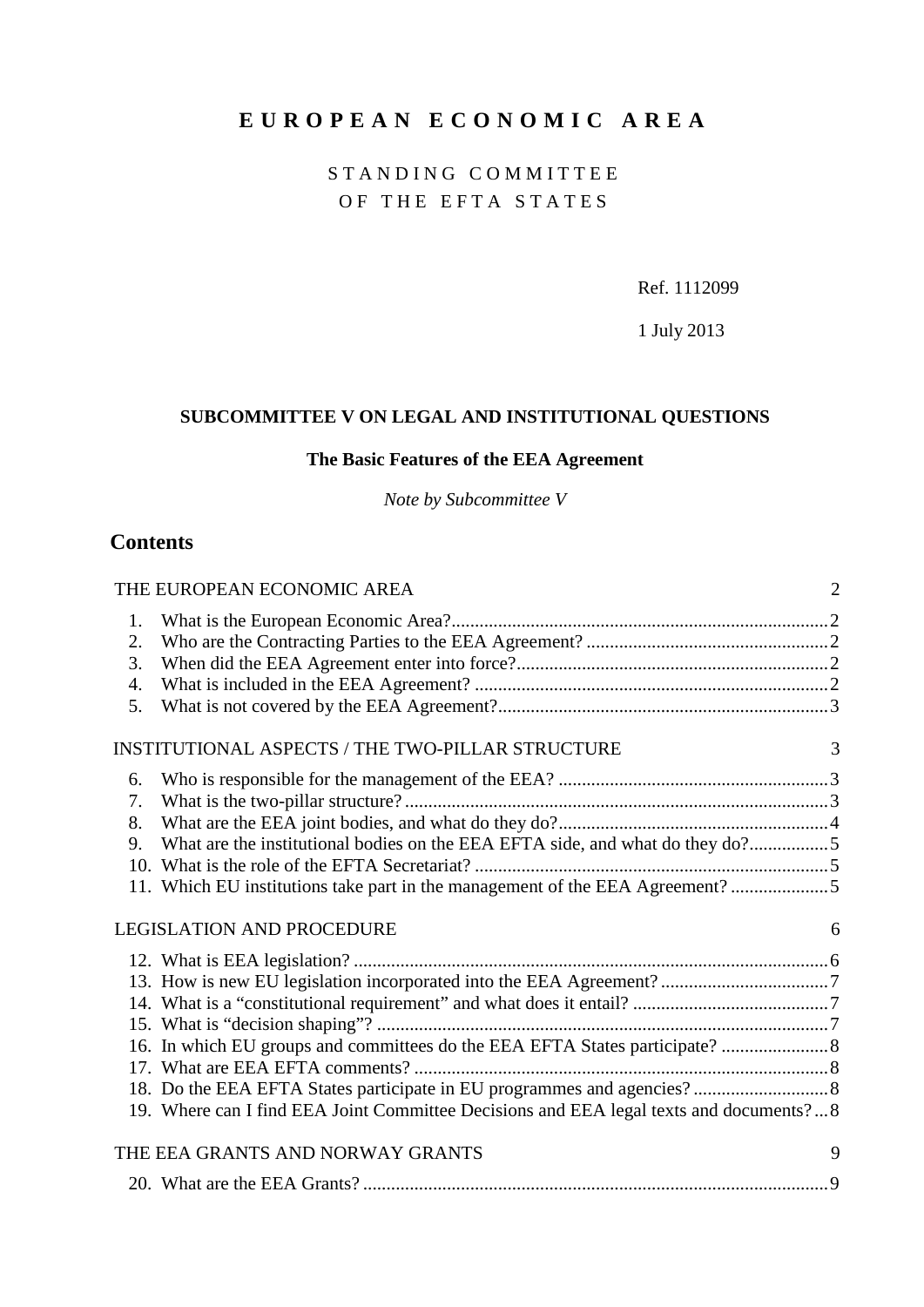#### <span id="page-1-0"></span>**THE EUROPEAN ECONOMIC AREA**

#### <span id="page-1-1"></span>**1. What is the European Economic Area?[1](#page-1-5)**

The European Economic Area (EEA) brings together the EU Member States and three of the EFTA States (Iceland, Liechtenstein and Norway). It was established by the EEA Agreement, an international agreement which enables these three EFTA States to participate fully in the Single Market. It covers the four freedoms, i.e. the free movement of goods, capital, services and persons, plus competition and state aid rules and horizontal areas related to the four freedoms (see point 4 for an overview of what is included in the EEA Agreement).

The objective of the EEA Agreement is to create a homogenous European Economic Area. All relevant EU legislation in the field of the Single Market is integrated into the EEA Agreement so that it applies throughout the whole of the EEA, ensuring uniform application of laws relating to the Single Market.

#### <span id="page-1-2"></span>**2. Who are the Contracting Parties to the EEA Agreement?**

The 28 EU Member States, together with the three EFTA States Iceland, Liechtenstein and Norway, make up the EEA Contracting Parties (the 30 EEA States\*). In everyday language the latter three go by the term "EEA EFTA States" in order to clarify that the other EFTA State, Switzerland, is not party to the EEA Agreement. However, in the EEA Agreement and legal texts linked to it (e.g. in Joint Committee Decisions (JCDs)) the term "EFTA States" refers to the three States and is also understood to exclude Switzerland.

The EEA Agreement states that when a State becomes a member of the European Union, it shall also apply to become party to the EEA Agreement (Article 128 EEA), thus leading to an enlargement of the EEA.

*\* 31 EEA States, once Croatia's accession to the EEA has been finalised.*

#### <span id="page-1-3"></span>**3. When did the EEA Agreement enter into force?**

The EEA Agreement was signed in Porto on 2 May 1992 and entered into force on 1 January 1994. $^2$  $^2$ 

#### <span id="page-1-4"></span>**4. What is included in the EEA Agreement?**

The EEA Agreement provides for the inclusion of EU legislation covering the four freedoms, i.e. the free movement of goods, services, persons and capital, as well as competition and state aid rules. In addition, the EEA Agreement covers the following horizontal policies: consumer protection, company law, environment, social policy, statistics, and provides for cooperation in several flanking policies such as research and technological development, education, training and youth, employment, tourism, culture, civil protection, enterprise, entrepreneurship and small and medium-sized

<span id="page-1-5"></span><sup>&</sup>lt;sup>1</sup> For further reading, visit  $\frac{http://www.effa.int.}{http://www.effa.int.}$ <sup>2</sup> Liechtenstein joined on 1 May 1995.

<span id="page-1-6"></span>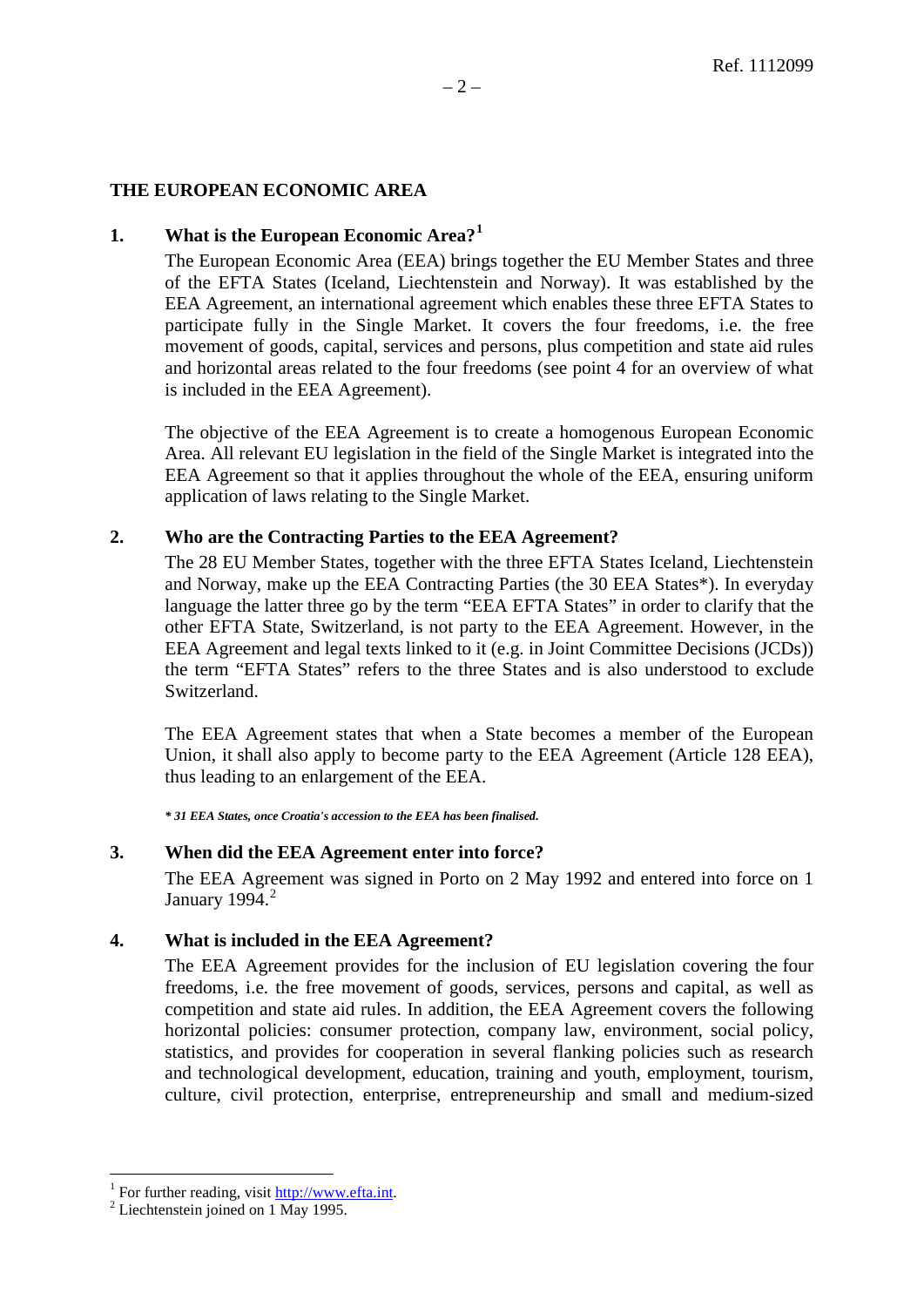enterprises.<sup>[3](#page-2-4)</sup> The EEA Agreement guarantees equal rights and obligations within the Single Market for citizens and economic operators in the EEA. Through Article 6 of the EEA Agreement, the case law of the Court of Justice of the European Union is also of relevance to the EEA Agreement, as the provisions of the EEA Agreement shall be interpreted in conformity with the relevant rulings of the Court given prior to the date of signature (i.e. 2 May 1992).

#### <span id="page-2-0"></span>**5. What is not covered by the EEA Agreement?**

The EEA Agreement does *not* cover the following EU policies: common agriculture and fisheries policies (although the EEA Agreement contains provisions on trade in agricultural and fish products); customs union; common trade policy; common foreign and security policy; justice and home affairs (the EEA EFTA States are however part of the Schengen area); direct and indirect taxation; or economic and monetary union.

#### <span id="page-2-1"></span>**INSTITUTIONAL ASPECTS / THE TWO-PILLAR STRUCTURE**

#### <span id="page-2-2"></span>**6. Who is responsible for the management of the EEA?**

The administration and management of the EEA is shared between the EU and the EEA EFTA States in a two-pillar structure (see diagram in point 7). Substantive decisions relating to the EEA Agreement and its operation are a joint venture and are taken by joint EEA bodies (see point 8) established by the EEA Agreement and consisting of representatives both from the EU side and the EEA EFTA States.

The daily management of the EEA lies with the 31 individual states, which are responsible for implementing new legislation and adhering to the rights and obligations laid down by the EEA Agreement. To ensure uniform implementation and application of the common rules in all EEA States, there is a system of monitoring and judicial control, under which the EU institutions are responsible for the EU Member States and the EEA EFTA institutions (see point 9) are responsible for the EEA EFTA States.

In addition, the EFTA Secretariat in Brussels plays an important role in the coordination and management of the EEA.

#### <span id="page-2-3"></span>**7. What is the two-pillar structure?**

The EEA EFTA States have not transferred any legislative competences to the joint EEA bodies and they are also unable, constitutionally, to accept decisions made by the EU institutions directly. To cater for this situation, the EEA Agreement established EEA EFTA bodies to match those on the EU side. The EEA EFTA institutions and EU institutions form the two pillars, whereas the joint EEA bodies are situated in-between.

<span id="page-2-4"></span><sup>&</sup>lt;sup>3</sup> For a complete list and explanations of cooperation in individual areas, visit [http://www.efta.int/eea/policy](http://www.efta.int/eea/policy-areas)[areas.](http://www.efta.int/eea/policy-areas)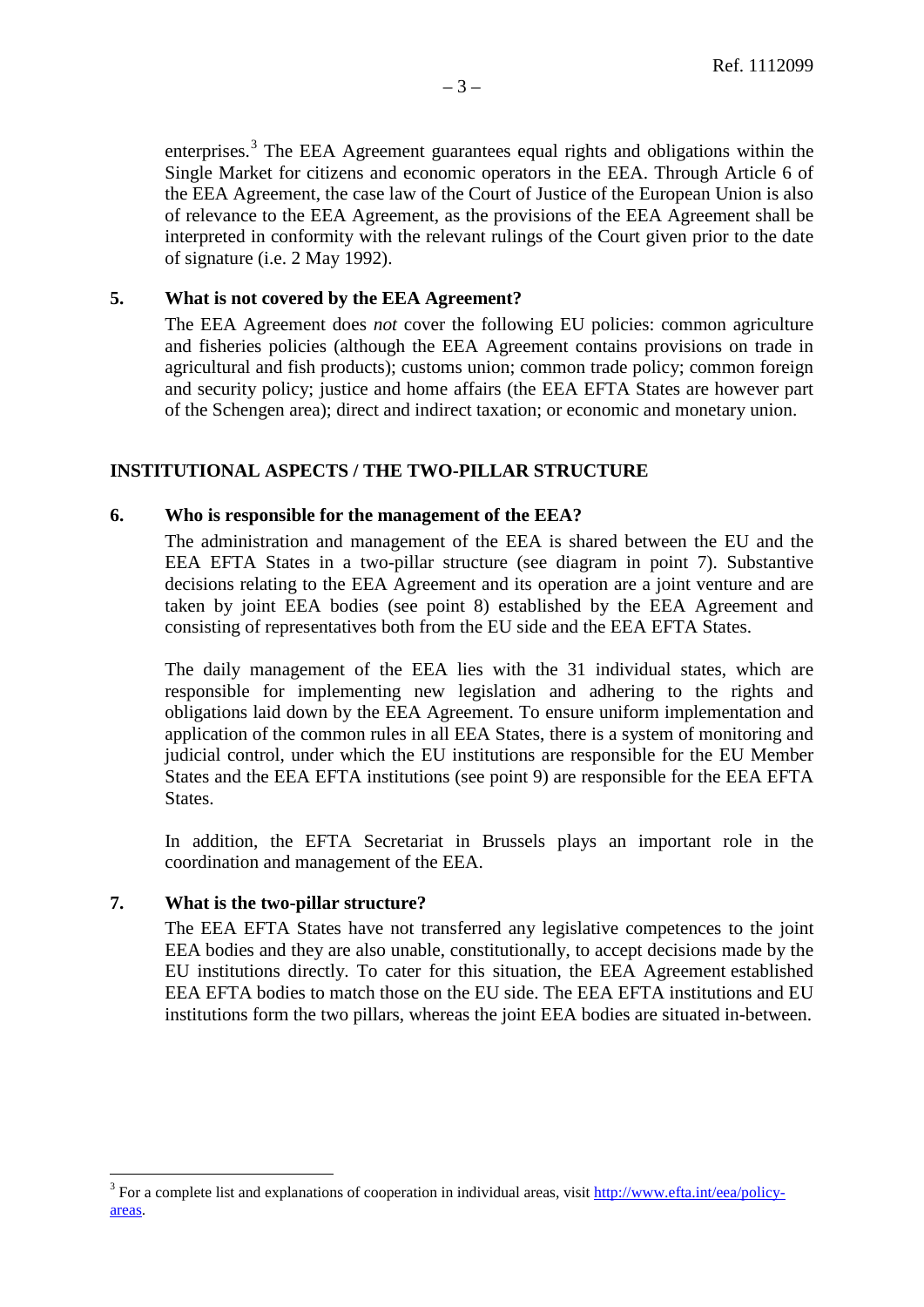

This diagram illustrates the management of the EEA Agreement. The left pillar shows the EFTA States and their institutions, while the right pillar shows the EU side. The joint EEA bodies are in the middle.

The two-pillar structure covers firstly the decision-making procedure. In the EEA EFTA pillar all decisions are taken by consensus, as opposed to the EU pillar where decisions related to EEA legislation are normally taken by majority vote (see point 9 for the decision-making procedures of the EEA joint bodies). Secondly, the structure encompasses supervision and judicial control and, as parallels to the European Commission and the Court of Justice of the European Union, a surveillance authority and a court were established by the EEA Agreement to ensure the monitoring of implementation and application of EEA law in the EEA EFTA States.

#### <span id="page-3-0"></span>**8. What are the EEA joint bodies, and what do they do?**

The *[EEA Joint Committee](http://www.efta.int/eea/eea-institutions/eea-joint-committee.aspx)* (the EU side is represented by the European Commission (itself represented by the European External Action Service (EEAS) and its services), the three EEA EFTA States (usually at ambassadorial level) and an observer from the EFTA Surveillance Authority (ESA)) meets regularly and is responsible for the ongoing management of the EEA Agreement and for decisions concerning the incorporation of EU legislation into the EEA Agreement. Its decisions are taken by consensus.

The *[EEA Council](http://www.efta.int/eea/eea-institutions/eea-council.aspx)* (members of the Council of the European Union and members of the European Commission (itself represented by the European External Action Service (EEAS) and its services), and Foreign Ministers of the EEA EFTA States) meets twice a year and provides political impetus for the development of the EEA Agreement and guidelines for the EEA Joint Committee.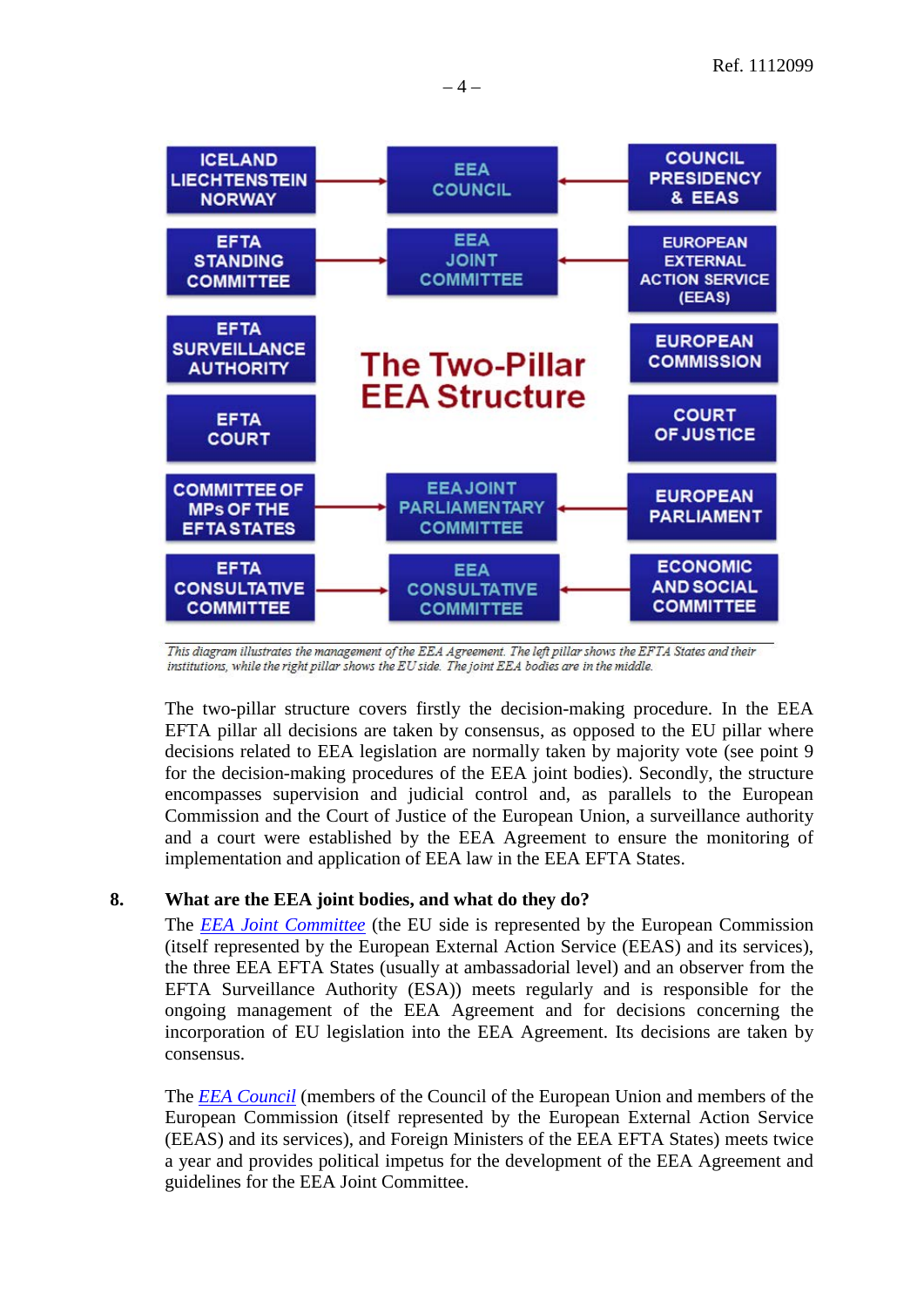The *[EEA Joint Parliamentary Committee](http://www.efta.int/eea/eea-institutions/eea-joint-parliamentary-committee.aspx)* (Members of the European Parliament and Members of the national parliaments of the EEA EFTA States) contributes through dialogue and debate to a better understanding of the fields covered by the EEA Agreement.

The *[EEA Consultative Committee](http://www.efta.int/eea/eea-institutions/eea-consultative-committee.aspx)* (the Economic and Social Committee of the EU and members of the EFTA Consultative Committee) is a forum for cooperation and consultation between the social partners in the EEA EFTA States and those in the EU.

#### <span id="page-4-0"></span>**9. What are the institutional bodies on the EEA EFTA side, and what do they do?**

The *[Standing Committee of the EFTA States](http://www.efta.int/eea/eea-institutions/standing-committee.aspx)* (Ambassadors of Iceland, Liechtenstein and Norway, and observers from Switzerland and ESA) is a forum in which the EEA EFTA States consult each other and arrive at a common position before meeting with the EU in the EEA Joint Committee. The Committee has five subcommittees which consist of representatives of the foreign ministries or the Prime Minister's Office of the EEA EFTA States. Under the subcommittees there are several working groups which consist of experts in different fields from the national administrations of the EEA EFTA States. They are responsible for processing all EU legislation to be incorporated into the EEA Agreement. [4](#page-4-3)

The *[EFTA Surveillance Authority](http://www.eftasurv.int/about-the-authority/the-authority-at-a-glance-/) (ESA)*, based in Brussels, ensures that the EEA EFTA States fulfil their obligations under the EEA Agreement. In addition to general surveillance of compliance, ESA has powers in relation to competition, state aid and public procurement, reflecting the extended competences of the European Commission in these fields within the EU. The EEA Agreement foresees close cooperation between ESA and the European Commission.

The *[EFTA Court](http://www.eftacourt.int/index.php/court/mission/introduction/)*, based in Luxembourg, deals with infringement actions brought against an EEA EFTA State with regard to the implementation, application or interpretation of EEA law, gives advisory opinions to courts in the EEA EFTA States on the interpretation of EEA rules, and is competent for the settlement of disputes between two or more EEA EFTA States. It also hears appeals concerning decisions taken by ESA.

#### <span id="page-4-1"></span>**10. What is the role of the EFTA Secretariat?**

The *[EFTA Secretariat](http://www.efta.int/about-efta/the-efta-secretariat.aspx)* assists the EEA EFTA States in the preparation of new EU legislation for incorporation into the EEA Agreement, and in their elaboration of input into EU decision making. To this end, the Secretariat in Brussels assists both the joint EEA bodies and the Standing Committee and its underlying bodies in administrative functions and the preparation of meetings and opinions. In addition, the Secretariat coordinates cooperation with the relevant actors on the EU side.

#### <span id="page-4-2"></span>**11. Which EU institutions take part in the management of the EEA Agreement?**

A large number of EU institutions and bodies are formally or informally involved in the management of the EEA Agreement. The institutions listed below are examples of some of the actors participating on the EU side:

<span id="page-4-3"></span> <sup>4</sup> For a more detailed description of all subcommittees and an overview of all working groups, visit [http://www.efta.int/eea/eea-institutions/standing-committee.](http://www.efta.int/eea/eea-institutions/standing-committee)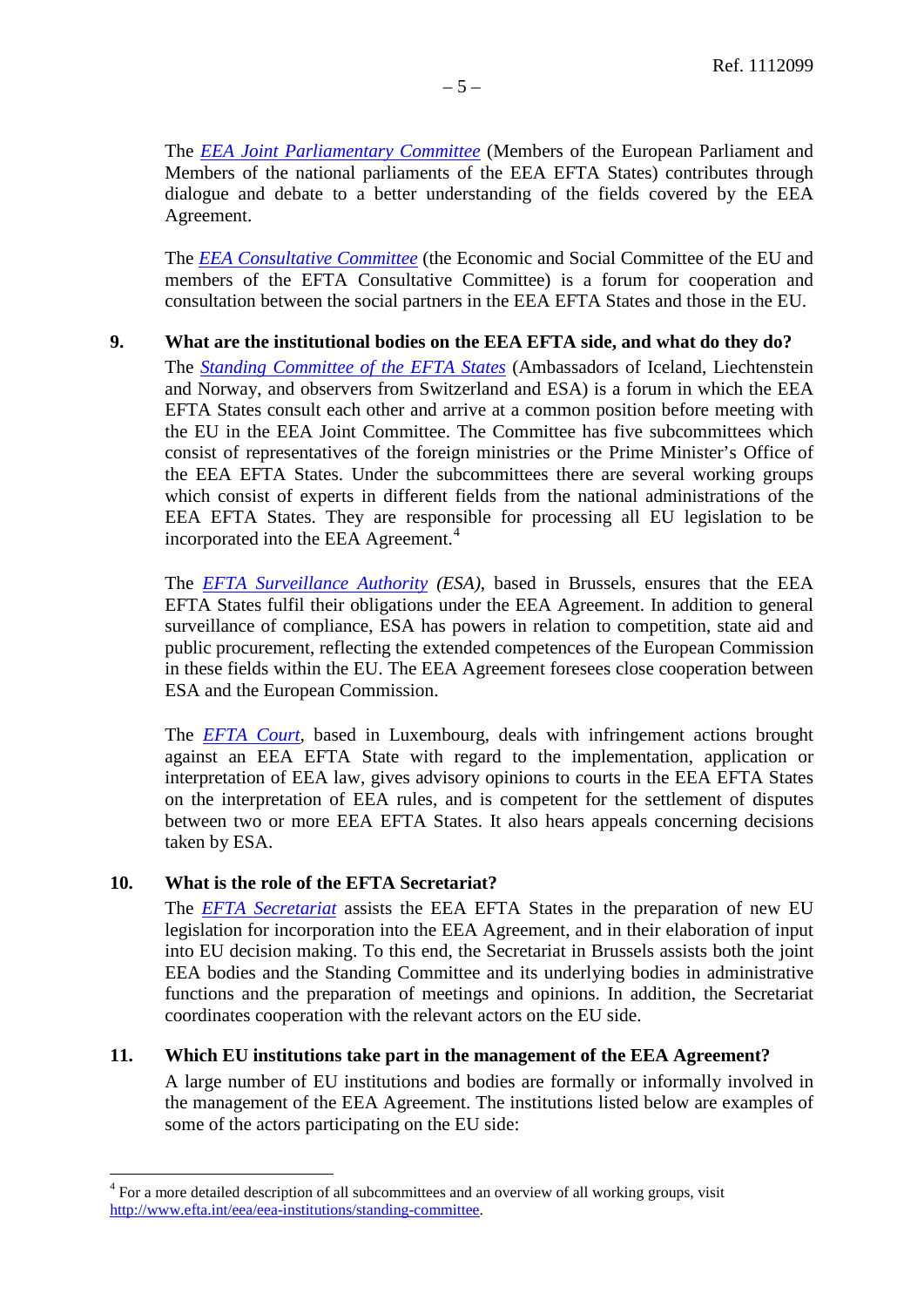The European Union Member State holding the *[Presidency of the Council of the EU](http://www.consilium.europa.eu/council/what-is-the-presidency?lang=en)* participates in the EEA Council meetings and chairs the meeting once a year. It also holds the chair of the Council's own Working Party on EFTA, which meets on a regular basis to discuss EEA EFTA relations.

The *European [Commission](http://ec.europa.eu/index_en.htm)* is responsible for monitoring the EU Member States' incorporation of and compliance with EEA law. When preparing legislation in areas covered by the EEA Agreement, it works with and takes into account the advice of EEA EFTA experts, and allows EEA EFTA participation in various expert groups and committees. It also plays an important role in deciding which EU acts are to be incorporated into the EEA Agreement and in drafting Joint Committee Decisions (JCDs).

The *[European External Action Service](http://www.eeas.europa.eu/favicon.ico)* coordinates and participates (together with the Commission and the Council) in the EU process of deciding which EU acts are to be incorporated into the EEA Agreement. It participates in the EEA Council and in the EEA Joint Committee. In the latter, it also holds the presidency in alternating periods of six months, i.e. January to June every year.

The *[Court of Justice of the European](http://curia.europa.eu/) Union* interprets and rules on the basis of EEA legislation in cases concerning the EU Member States.

#### <span id="page-5-0"></span>**LEGISLATION AND PROCEDURE**

#### <span id="page-5-1"></span>**12. What is EEA legislation?**

The EEA Agreement is based on the primary legislation of the EU (Treaty of Rome) at the time of the EEA Agreement's entry into force, and on secondary legislation (EEArelevant regulations, directives, decisions and certain non-binding instruments). Hence, a large part of the EEA Agreement is identical to the relevant parts governing the four freedoms as laid down in the Treaty on the Functioning of the European Union. A central feature of the EEA Agreement is its dynamic aspect; the common rules of the EEA Agreement are updated continuously with new EU legislation.

The EEA Agreement is made up of 129 articles, 22 annexes and 49 protocols.<sup>[5](#page-5-2)</sup> The annexes list the EU acts applicable to the EEA. [6](#page-5-3) Some of the protocols include provisions on specific areas such as rules on the origin of goods, transition periods for the EEA EFTA States in certain fields and simplified customs procedures. Protocol 1 contains horizontal adaptations, which apply to all acts referred to in the annexes to the EEA Agreement. Protocol 31 provides the basis for cooperation outside the four freedoms, and on that basis the EEA EFTA States contribute financially to and participate in various EU programmes. Finally, on the basis of Protocol 35, the EEA EFTA States have undertaken to introduce in their national legal order, if necessary, a statutory provision to the effect that EEA rules prevail in the case of a conflict with other statutory provisions.

<span id="page-5-2"></span> $^5$  All legal texts are available on the EFTA website,  $\frac{http://effa.int/legal-texts}{http://effa.int/legal-texts}$ .  $^6$  As at 30 April 2012, 6 555 acts had been incorporated into the EEA Agreement.

<span id="page-5-3"></span>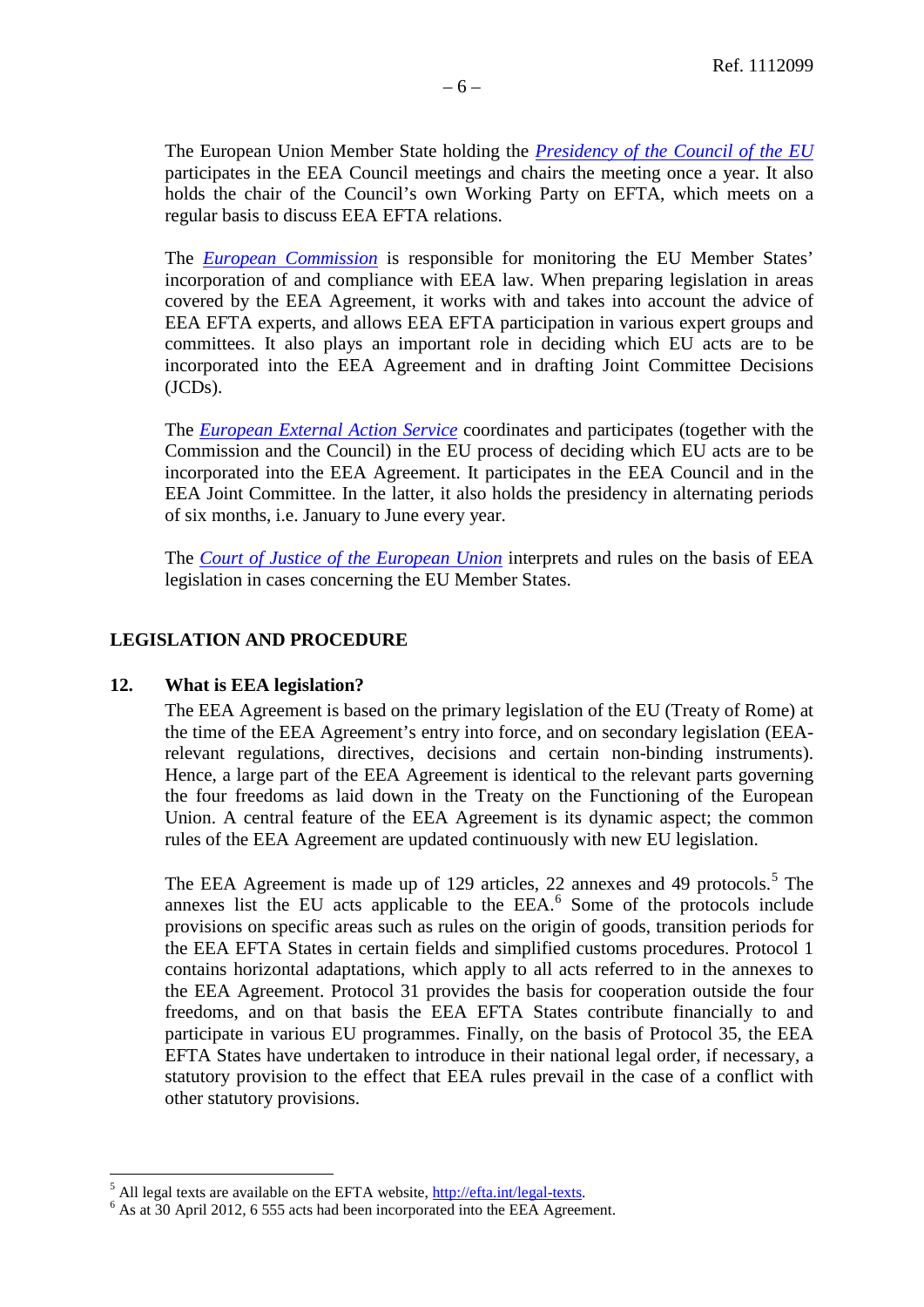#### <span id="page-6-0"></span>**13. How is new EU legislation incorporated into the EEA Agreement?**

In order to be applicable in the EEA, EU acts have to be incorporated into the EEA Agreement, more concretely into one of its Annexes or Protocols. These amendments to the EEA Agreement are done by means of Joint Committee Decisions (JCDs). These decisions constitute international agreements and are adopted according to the simplified procedures foreseen in the EEA Agreement.

After an EU act has been adopted, the EFTA experts in the EEA EFTA States analyse whether the act is EEA relevant<sup>[7](#page-6-3)</sup> and, if so, whether any adaptations are required in the JCD for incorporation into the EEA Agreement and whether there are likely to be any constitutional requirements (see point 14 for more on constitutional requirements). Once the EFTA Secretariat has received feedback from all three EEA EFTA States concerning these issues, it drafts a JCD. When the draft JCD has been cleared both by the EFTA experts and by the relevant subcommittee, it is handed over to the EEAS, which initiates an inter-service consultation in the Commission. Once the Commission has agreed on the draft JCD, it is sent to the Council of the European Union for adoption if it contains substantial adaptations, otherwise the EU's position is adopted by the Commission.<sup>[8](#page-6-4)</sup> The EFTA Secretariat and the EEAS then consult on the timing of adoption in the EEA Joint Committee, and when all Contracting Parties are in agreement the EEA Joint Committee adopts the JCD.

#### <span id="page-6-1"></span>**14. What is a "constitutional requirement" and what does it entail?**

The EEA EFTA States have not transferred any legislative powers to the EEA Joint Committee. Occasionally, due to the content of a Joint Committee Decision (JCD), the constitution of one or more of the EEA EFTA States requires the approval of the national parliament (i.e. the ratification process) in order for the JCD to be binding.

The need for parliamentary approval can affect the date of entry into force of the JCD, but the EEA EFTA States have introduced procedures to inform and consult with their parliaments at an early stage. When the constitutional requirements have been fulfilled in an EEA EFTA State, the EEA EFTA State notifies the EFTA Secretariat, which forwards this information to the EEAS and the other EEA EFTA States. Once the last EEA EFTA State to have constitutional requirements has notified the EFTA Secretariat that all constitutional requirements have been fulfilled, the JCD can enter into force according to its wording.<sup>[9](#page-6-5)</sup>

#### <span id="page-6-2"></span>**15. What is "decision shaping"?**[10](#page-6-6)

The EEA Agreement does not grant the EEA EFTA States formal access to the decision-making process within the EU institutions. However, the EEA EFTA States can participate in shaping a decision at the early stages of preparing a legislative

<span id="page-6-3"></span> $<sup>7</sup>$  An act is considered EEA relevant when its content concerns an area covered by the scope of the EEA</sup> Agreement.

<span id="page-6-4"></span><sup>&</sup>lt;sup>8</sup> Concerning technical and substantial adaptations see also Council Regulation (EC) No 2894/94 of 28 November 1994 (OJ L 305, 30.11.1994, p. 6).

<span id="page-6-5"></span><sup>&</sup>lt;sup>9</sup> The EFTA Secretariat also publishes a list of "awaited notifications under Article 103 of the EEA Agreement", [http://www.efta.int/legal-texts/eea/list-of-awaited-notifications.](http://www.efta.int/legal-texts/eea/list-of-awaited-notifications)<br><sup>10</sup> Useful information on this subject may be found in the EFTA Bulletin on "Decision Shaping in the European

<span id="page-6-6"></span>Economic Area", available online at

[http://www.efta.int/~/media/Files/Publications/Bulletins/eeadecisionshaping-bulletin.pdf.](http://www.efta.int/~/media/Files/Publications/Bulletins/eeadecisionshaping-bulletin.pdf)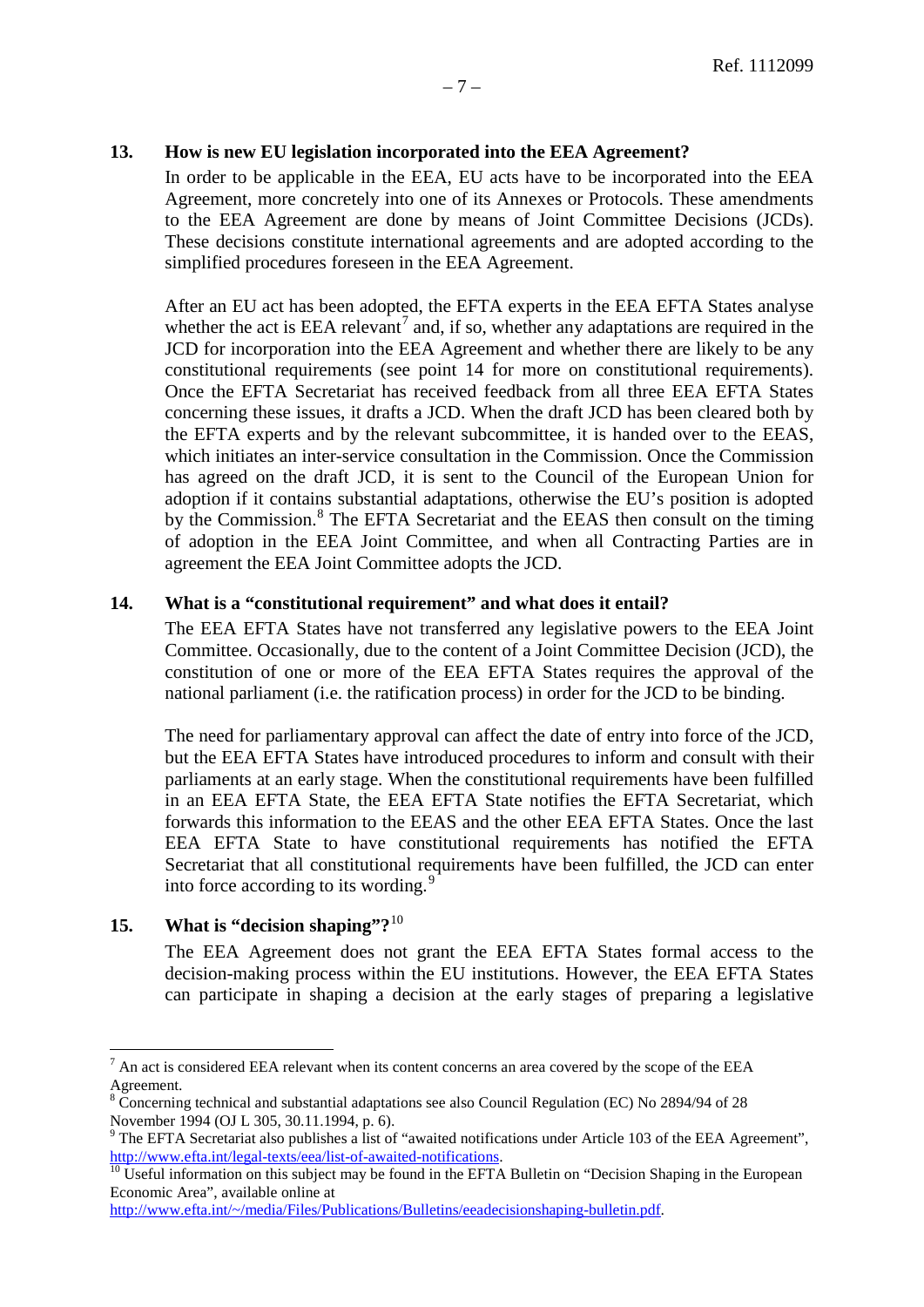proposal. The EEA Agreement provides for input from the EEA EFTA side at various stages of the preparation of EEA-relevant legislation:

- First, representatives of the EEA EFTA States have the right to participate in expert groups and committees of the European Commission. They participate extensively in the preparatory work of the Commission and should be consulted in the same manner as EU experts. The Commission may seek advice from the EEA EFTA experts by phone or by correspondence, or in meetings. The experts may also be associated with the preparatory work through regular committee meetings.
- Second, the EEA EFTA States have the right to submit EEA EFTA comments on upcoming legislation (see point 18).

While the EEA EFTA States use these opportunities to contribute to the legislative process, they can neither sit nor vote in the European Parliament or the European Council.

#### <span id="page-7-0"></span>**16. In which EU groups and committees do the EEA EFTA States participate?**

The EEA EFTA States have access to the following types of Commission committees: expert groups (Article 99 EEA); comitology committees (Article 100 EEA); programme committees (Article 81 EEA); and other committees in specific areas (Article 101 EEA). In total, the EEA EFTA States have the right to participate in several hundred committees.

#### <span id="page-7-1"></span>**17. What are EEA EFTA comments?**

One of the ways in which the EEA EFTA States participate in shaping EU legislation is by submitting comments on important policy issues. A typical EEA EFTA comment provides a brief commentary and suggestions regarding Commission initiatives such as green papers or legislative proposals. The comments are endorsed by the Standing Committee and officially noted by the EEA Joint Committee after they have been sent to the relevant services in the Commission, the European Parliament and/or the  $Count<sup>11</sup>$  $Count<sup>11</sup>$  $Count<sup>11</sup>$ 

[EEA EFTA comments](http://www.efta.int/eea/eea-efta-comments.aspx) are available on the EFTA website (www.efta.int).

#### <span id="page-7-2"></span>**18. Do the EEA EFTA States participate in EU programmes and agencies?**

The EEA Agreement ensures participation by the three EEA EFTA States in a number of EU programmes and agencies. Several others are under consideration or preparation for incorporation into the EEA Agreement. In addition, bilateral agreements with the EU ensure the participation by the individual EFTA States in several other EU agencies. The EFTA website provides a [list of all EU programmes](http://www.efta.int/eea/eu-programmes.aspx) and a [list of all EU](http://www.efta.int/eea/eu-agencies.aspx)  [agencies](http://www.efta.int/eea/eu-agencies.aspx) in which the EEA EFTA States currently participate.

#### <span id="page-7-3"></span>**19. Where can I find EEA Joint Committee Decisions and EEA legal texts and documents?**

EEA Joint Committee Decisions are published in the Official Journal of the European Union in all EU languages, and in the [EEA Supplement](http://www.efta.int/publications/eea-supplements.aspx) to the Official Journal in

<span id="page-7-4"></span><sup>&</sup>lt;sup>11</sup> Further information on EEA EFTA comments can be found in the EFTA Bulletin "Decision Shaping in the European Economic Area", p. 23-24.